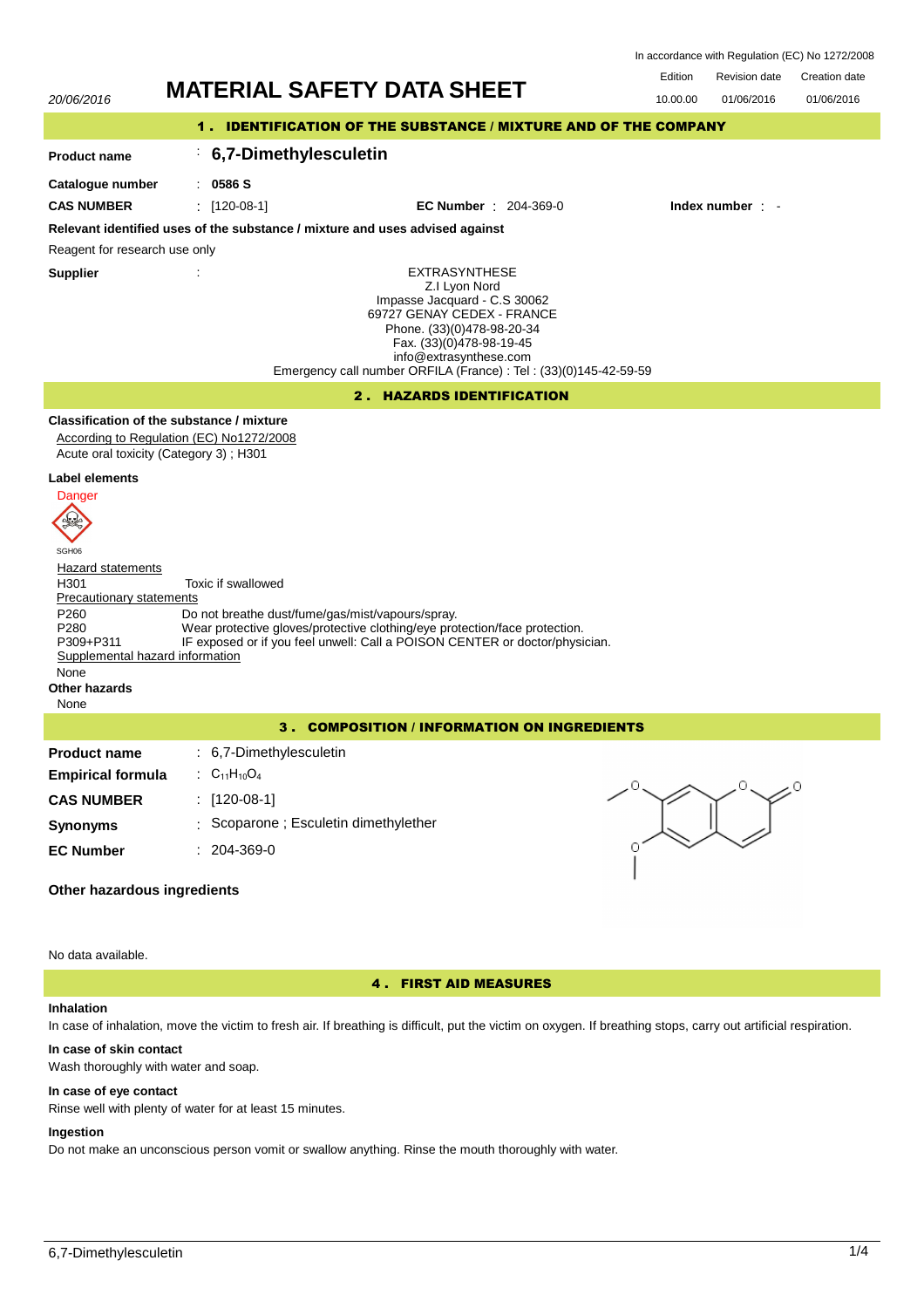### 5 . FIRE-FIGHTING MEASURES

# **Extinguishing media**

Carbon dioxide, dry powder.

## **Special hazards arising from the substance**

Harmful/toxic vapours, carbon oxides may be released during the fire.

### **Advise for fire-fighters**

Wear an autonomous breathing apparatus and suitable protection clothing against chemical agents.

### 6 . ACCIDENTAL RELEASE MEASURES

### **Personal precautions**

Use personal protective equipment. Evacuate the personnel from the contaminated zone. Ensure adequate ventilation.

# **Environnemental precautions**

Keeping away from drains, surface and ground waters.

## **Methods and materials for containment and cleaning up**

Clean up without creating dust and place in adapted and sealed containers for elimination. Wash the contaminated aera with water and soap. Confine washing water and dispose of it complying with the local regulations. After cleaning, quickly eliminate traces of water with a product absorbing liquids (for example : sand, sawdust, universal binder, Kieselguhr).

# 7 . HANDLING AND STORAGE

# **Precautions for safe handling**

Avoid formation of dust. Avoid contact with skin and eyes. During handling, wear suitable personal protective equipment (see section 8). Follow the normal measures for preventive fire protection.

**Specific handling** No data available.

## **Specific end use(s)**

No data available

### **Conditions for safe storage, including any incompatibilities**

Store in a cool well-ventilated place.

Keep container tightly closed in a dry place away from light.

Store at <+8°C

# 8 . EXPOSURE CONTROL/PERSONAL PROTECTION

### **Respiratory protection**

Wear imperatively an appropriated mask/respirator, tested and approved by standards such as NIOSH (US) or CEN (EU).

#### **Hand protection**

Handle with protective gloves. The selected gloves have to satisfy the specifications of EU Directive 89/686/EEC and the standard EN 374 derived from it.

#### **Eye protection**

Wear safety glasses.

### **Skin protection**

Wear suitable protective clothing according to the quantity and the level of activity of the substance at the workplace.

## 9 . PHYSICAL AND CHEMICAL PROPERTIES

| Information on basic physical and chemical properties |                           |
|-------------------------------------------------------|---------------------------|
| Physical state                                        | : Powder                  |
| Color                                                 | : White                   |
| Solubility in                                         | : Ethyl alcohol (Soluble) |
| Initial boiling point                                 | : No data available.      |
| Flash point                                           | : No data available.      |
| рH                                                    | : No data available.      |
| Partition coefficient: n-octanol/water                | : No data available.      |
| Auto-ignition temperature                             | : No data available.      |
| Decomposition temperature                             | : No data available.      |
| Viscosity                                             | : No data available.      |
| Melting point                                         | $: 144.147^{\circ}$ C     |
| <b>Other information</b>                              |                           |

No data available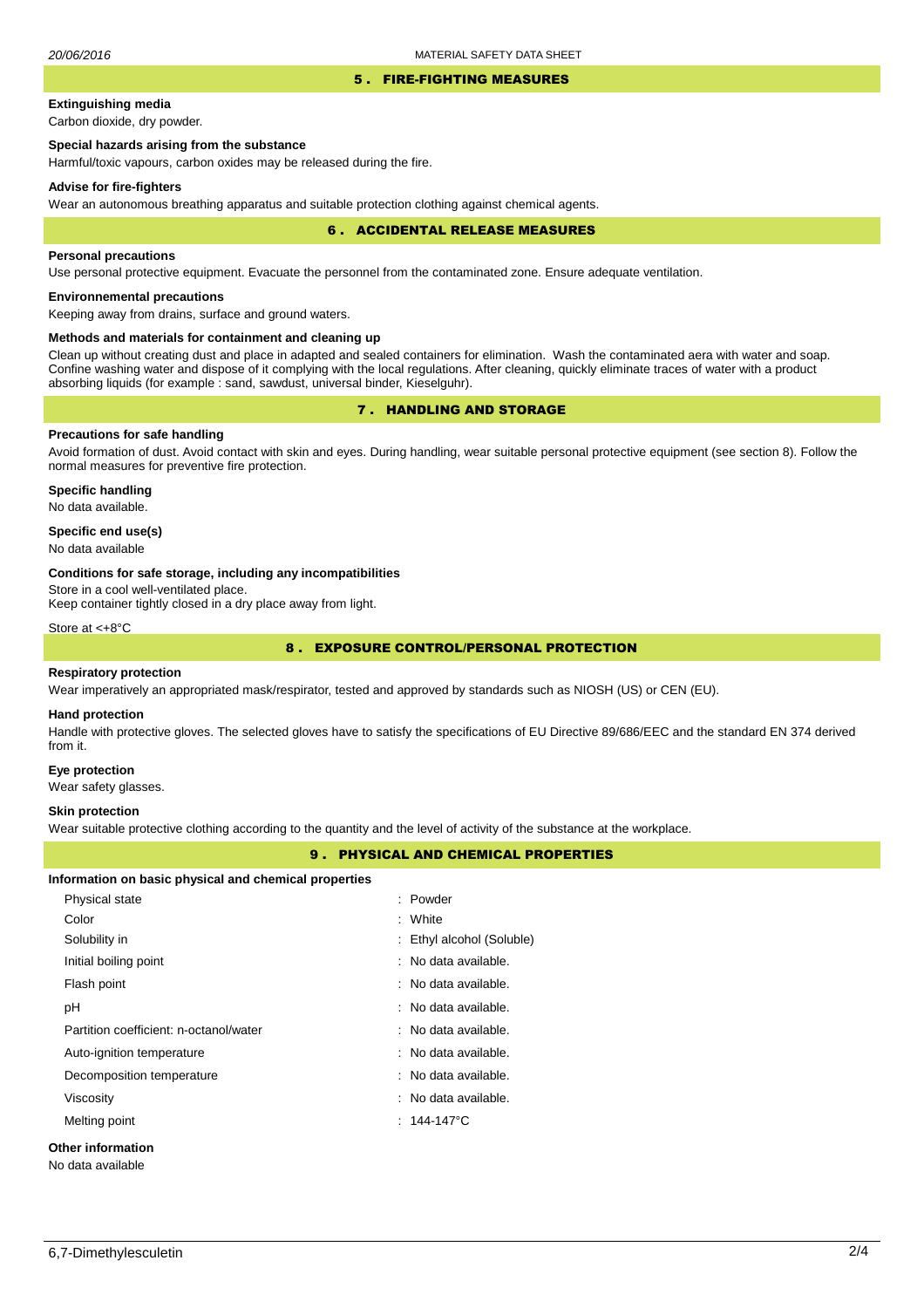### 10 . STABILITY AND REACTIVITY

#### **Reactivity**

No data available.

## **Chemical stability**

Stable under recommanded storage conditions.

#### **Possibility of hazardous reactions**

No hazardous reactions during storage and handling complying with the instructions.

**Conditions to avoid**

No data available.

**Incompatible materials**

No data available.

### **Hazardous decomposition products**

No hazardous decomposition products if the instructions for handling and storage are respected. During high overheating of the substance or during a fire, hazardous decomposition products may be produced.

# 11 . TOXICOLOGICAL INFORMATION

#### **Acute oral toxicity**

Rat, Dose : 292 mg/kg Result : LD50, (RTECS),

## **Acute dermal toxicity**

No data available.

## **Acute inhalation toxicity**

No data available.

## **Skin Corrosion**

No data available.

#### **Skin Irritation**

No data available.

## **Serious Eye Damage**

No data available.

#### **Eye Irritation**

No data available.

# **Respiratory Sensitisation**

No data available.

## **Skin Sensitisation**

No data available.

#### **Germ Cell Mutagenicity**

No data available.

#### **Carcinogenictiy**

No data available.

#### **Reproductive Toxicity**

No data available.

## **Specific Target Organ Toxicity - Single Exposure**

No data available.

# **Specific Target Organ Toxicity - Repeated Exposure**

No data available.

## **Aspiration Hazard**

No data available.